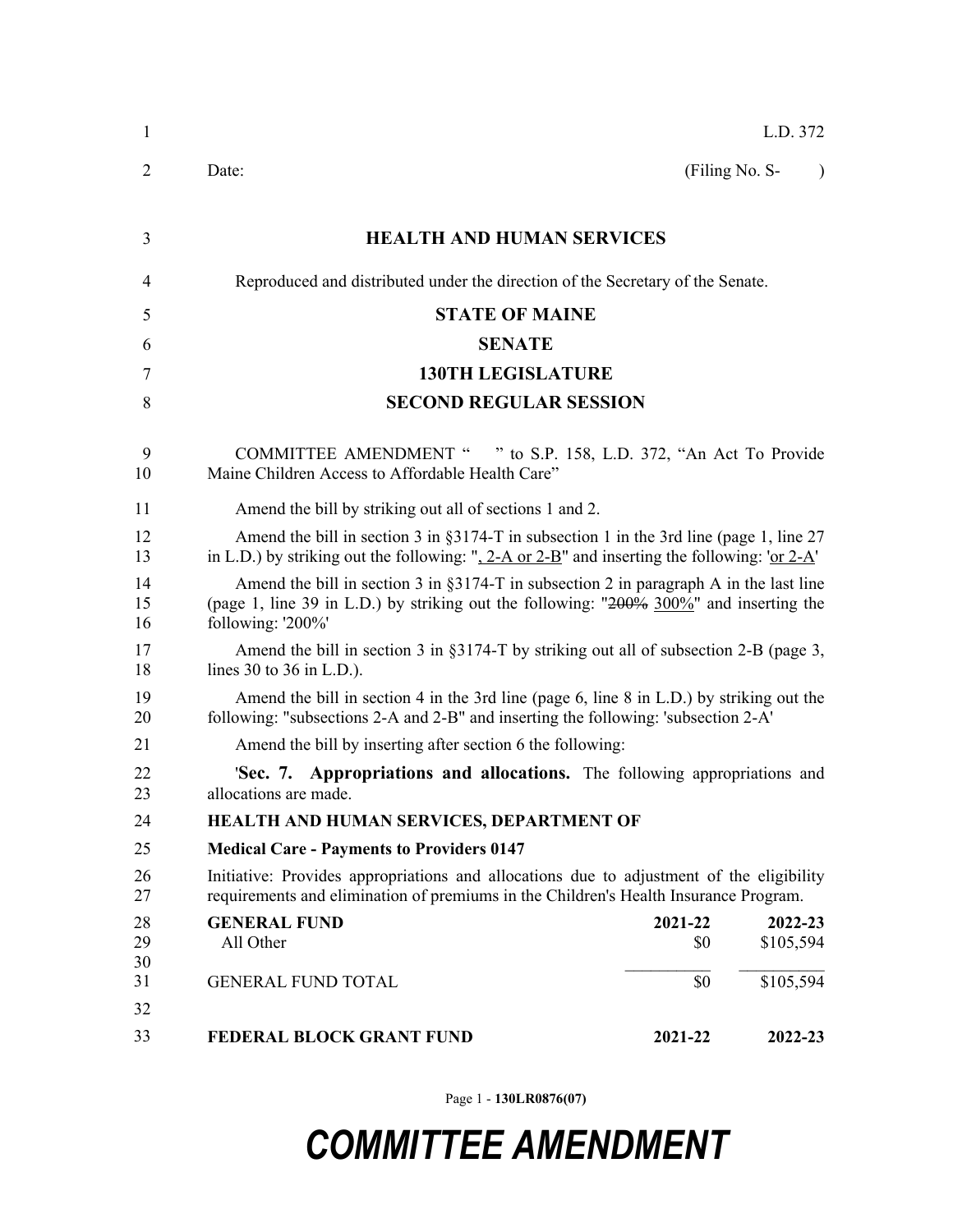COMMITTEE AMENDMENT " " to S.P. 158, L.D. 372

| 1                   | All Other                                                                                                                                   | \$0               | \$305,279                          |  |
|---------------------|---------------------------------------------------------------------------------------------------------------------------------------------|-------------------|------------------------------------|--|
| $\overline{2}$<br>3 | FEDERAL BLOCK GRANT FUND TOTAL                                                                                                              | \$0               | \$305,279                          |  |
| 4                   | <b>Office for Family Independence Z020</b>                                                                                                  |                   |                                    |  |
| 5<br>6              | Initiative: Provides one-time appropriations and allocations for required technology<br>changes.                                            |                   |                                    |  |
| 7<br>8<br>9         | <b>GENERAL FUND</b><br>All Other                                                                                                            | 2021-22<br>\$0    | 2022-23<br>\$17,310                |  |
| 10                  | <b>GENERAL FUND TOTAL</b>                                                                                                                   | \$0               | \$17,310                           |  |
| 11                  |                                                                                                                                             |                   |                                    |  |
| 12<br>13<br>14      | <b>OTHER SPECIAL REVENUE FUNDS</b><br>All Other                                                                                             | 2021-22<br>\$0    | 2022-23<br>\$53,735                |  |
| 15                  | OTHER SPECIAL REVENUE FUNDS TOTAL                                                                                                           | \$0               | \$53,735                           |  |
| 16                  | <b>Office of MaineCare Services 0129</b>                                                                                                    |                   |                                    |  |
| 17<br>18            | Initiative: Provides appropriations and allocations for the Department of Health and Human<br>Services to contract for outreach activities. |                   |                                    |  |
| 19<br>20<br>21      | <b>GENERAL FUND</b><br>All Other                                                                                                            | 2021-22<br>\$0    | 2022-23<br>\$42,082                |  |
| 22                  | <b>GENERAL FUND TOTAL</b>                                                                                                                   | \$0               | \$42,082                           |  |
| 23                  |                                                                                                                                             |                   |                                    |  |
| 24<br>25<br>26      | <b>FEDERAL BLOCK GRANT FUND</b><br>All Other                                                                                                | 2021-22<br>\$0    | 2022-23<br>\$124,910               |  |
| 27                  | FEDERAL BLOCK GRANT FUND TOTAL                                                                                                              | \$0               | \$124,910                          |  |
| 28<br>29<br>30      | HEALTH AND HUMAN SERVICES,<br><b>DEPARTMENT OF</b>                                                                                          |                   |                                    |  |
| 31<br>32            | <b>DEPARTMENT TOTALS</b>                                                                                                                    | 2021-22           | 2022-23                            |  |
| 33<br>34<br>35      | <b>GENERAL FUND</b><br><b>OTHER SPECIAL REVENUE FUNDS</b><br>FEDERAL BLOCK GRANT FUND                                                       | \$0<br>\$0<br>\$0 | \$164,986<br>\$53,735<br>\$430,189 |  |
| 36<br>37            | DEPARTMENT TOTAL - ALL FUNDS                                                                                                                | \$0               | \$648,910                          |  |
| 38                  | $\pmb{\mathsf{r}}$                                                                                                                          |                   |                                    |  |
| 39<br>40            | Amend the bill by relettering or renumbering any nonconsecutive Part letter or section<br>number to read consecutively.                     |                   |                                    |  |

Page 2 - **130LR0876(07)**

## *COMMITTEE AMENDMENT*